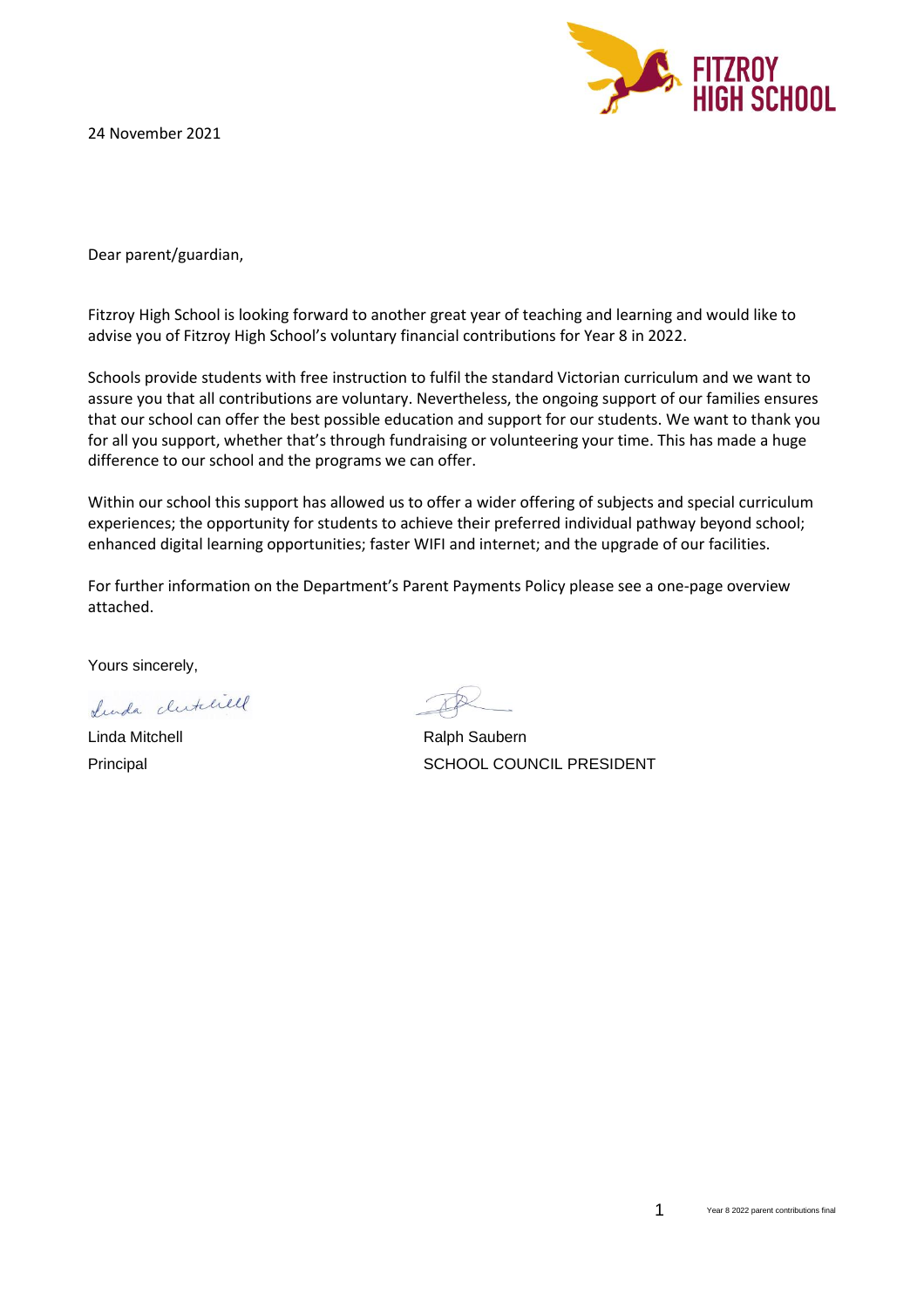

| Curriculum Contributions - items and activities that students use, or participate in, to<br>access the Curriculum                                                                                                                                                                                                                                                                                                                                                                                                                                    | <b>Amount</b> |
|------------------------------------------------------------------------------------------------------------------------------------------------------------------------------------------------------------------------------------------------------------------------------------------------------------------------------------------------------------------------------------------------------------------------------------------------------------------------------------------------------------------------------------------------------|---------------|
| Student ID Card<br>٠<br>Subject specific materials and equipment - English, Mathematics, Humanities,<br>Languages, Science, Arts, Performing Arts, Technology, Food Studies, Health<br>and Physical Education<br>Provision and upkeep of school devices, peripherals and ICT - devices owned<br>٠<br>by the school, class sets, device configuration, maintenance, and<br>server/system costs<br>Excursions, incursions and guest speakers to meet core curriculum study<br>٠<br>requirements.<br>Interschool and House Sports programs<br>$\bullet$ | \$300         |
|                                                                                                                                                                                                                                                                                                                                                                                                                                                                                                                                                      |               |
| Other Contributions - for non-curriculum items and activities                                                                                                                                                                                                                                                                                                                                                                                                                                                                                        | <b>Amount</b> |
| Student and parent communication tools - Compass<br>$\bullet$<br>Enhanced student support - careers planning, lunchtime clubs, language<br>٠<br>conversations, tutor programs<br>Enhanced wellbeing support - wellbeing programs, school counsellors, mental<br>$\bullet$                                                                                                                                                                                                                                                                            |               |
| health practitioners<br>Lockers/locker maintenance<br>$\bullet$<br>Engaging staff through local payroll - artists in residence, coaches, mentors,<br>$\bullet$<br>additional wellbeing and learning support staff<br>School grounds maintenance and improvements<br>$\bullet$<br>First aid and hygiene costs<br>$\bullet$<br>Use and upkeep of specialised facilities on campus - gym and fitness studios,<br>$\bullet$<br>music facilities, maker spaces, lunchtime clubs                                                                           | \$50          |

| <b>Tax deductible contributions</b>                                                                                                                                                                               |     |
|-------------------------------------------------------------------------------------------------------------------------------------------------------------------------------------------------------------------|-----|
| Building fund. A tax-deductible contribution to support renovations, upgrades, and<br>maintenance of school infrastructure. (insert amount if you wish to make tax deductible contributions)                      | \$  |
| Library fund. A tax-deductible contribution to support book purchases and other<br>equipment that sustain the library as a valuable resource. (insert amount if you wish to make tax<br>deductible contributions) | \$, |
| Total tax deductible contributions (if you wish to make tax deductible contributions)                                                                                                                             |     |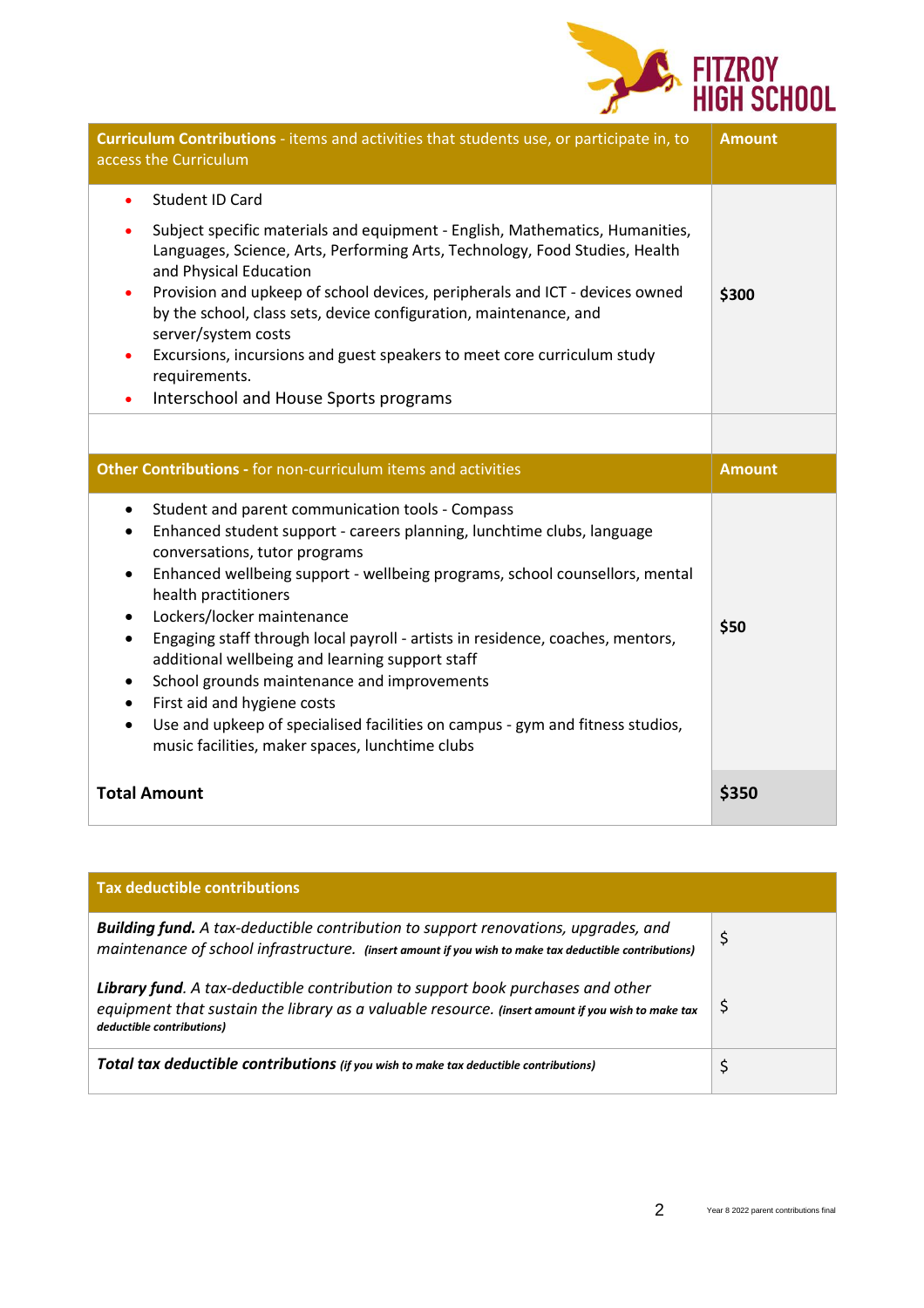

### **Extra-Curricular Items and Activities**

Fitzroy High School offers a range of items and activities that enhance or broaden the schooling experience of students and are above and beyond what the school provides in order to deliver the Curriculum. These are provided on a user-pays basis.

If you would like to purchase an item or activity for your child, please indicate on the table below and return this to the school by 10 December 2021.

| <b>Extra-Curricular Items and Activities</b>        | <b>Amount</b> | <b>Purchase</b><br>(Please tick) |
|-----------------------------------------------------|---------------|----------------------------------|
| Year 8 school camp                                  | \$540         |                                  |
| Private music lessons Enrol here                    | \$1,580       |                                  |
| Other optional camps and excursions to be scheduled | <b>TBA</b>    |                                  |
| <b>Total Extra-curricular Items and Activities</b>  |               |                                  |

### **Total**

| <b>Category</b>                              |    |
|----------------------------------------------|----|
| <b>Curriculum Contributions</b>              | \$ |
| <b>Other Contributions</b>                   | \$ |
| Tax deductible contributions                 | \$ |
| <b>Extra-Curricular Items and Activities</b> | \$ |
| Total Payment $\frac{1}{5}$                  |    |

### **Educational items for students to own - Booklist**

A list of items that the school recommends you purchase from Campion booksellers for your child to individually own and use can be found at the address below. This includes online text resources that can only be purchased from Campion, the preferred booklist supplier (access to these resources is provided to students by the school). All other items can be sourced from alternative suppliers.

How to access and make your order online-

Year 8 Booklist [Click here to order online](https://order.campion.com.au/index.html#resourceListListView?code=P34YMWMC) use **GX4H** as the code

**Orders placed by 17 December are delivered free to your home between 5th and 25th January 2022.**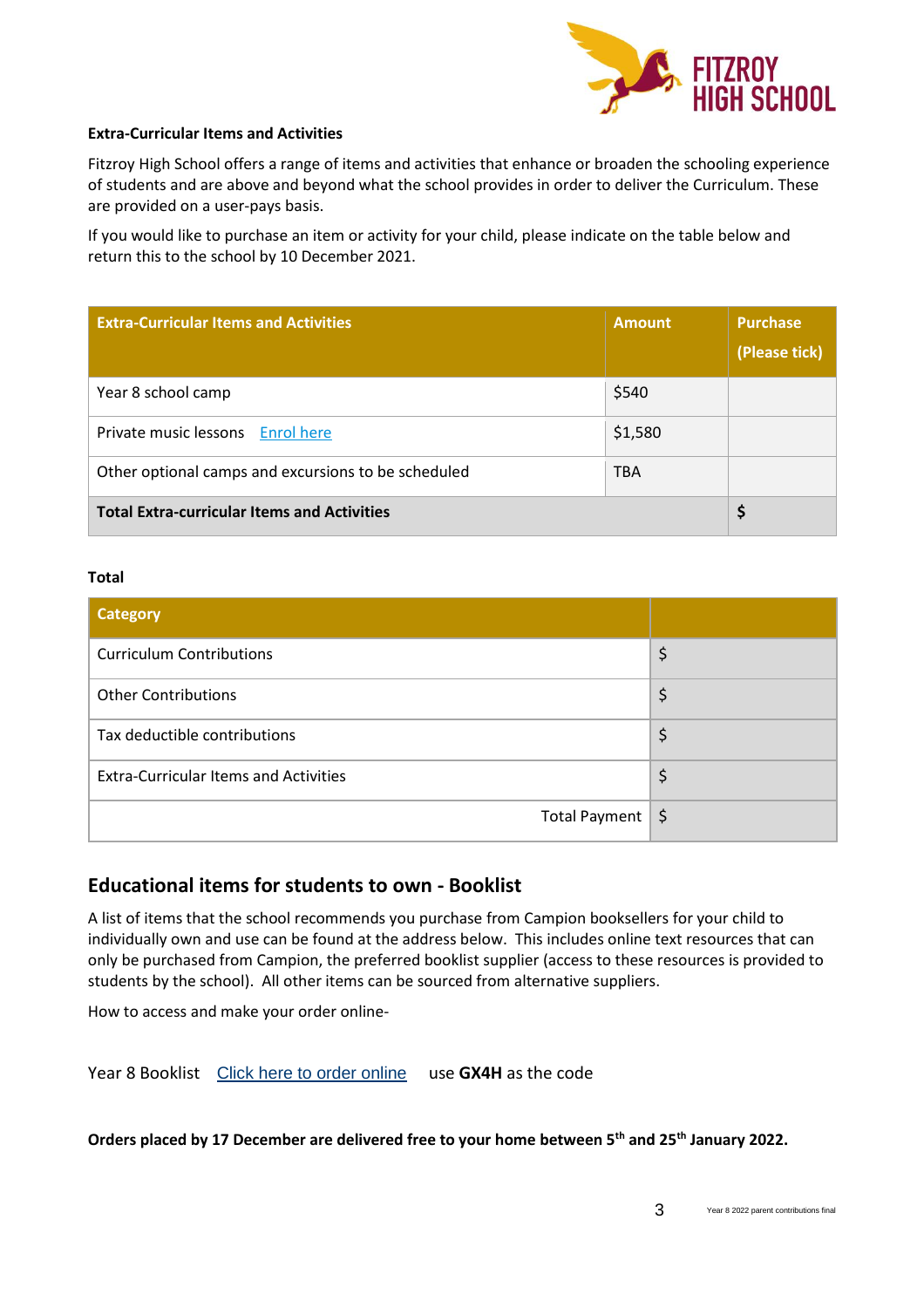

### **Financial Support for Families**

Fitzroy High School understands that some families may experience financial difficulty and offers a range of support options, including:

- the Camps, Sports and Excursions Fund
- State Schools Relief Committee
- flexible payment arrangements for voluntary and other contributions

For a confidential discussion about accessing these services, or if you would like to discuss alternative payment arrangements, contact:

Ross McDonald Ph: 03 9488 1900 Email: rossm@fitzroyhs.vic.edu.au

### **Payment methods**

**Compass –** Payments Centre at the top right of your parent portal allows you to pay online by credit card. Payment may be made in full or by selecting one of the payment plan options.

**Direct Deposit** – funds may be credited to our school bank account. It is essential that you include your **Family Code** *(same as your Compass id)* or **Student Name and** a brief description of what the payment is for e.g. "*BAR0002 Essential Items", "WIL0023 Year 7 Camp", "Will Smith Essential Items"* etc.

Bank Australia BSB 313 140 Account Number 12078730

**In person or by phone** - using cash, cheque or EFT including credit cards. Please bring this form when making payment.

**Credit card payment form** – you may choose to return this form to the General Office – single use only – details are securely shredded after first use.

| Please take payment from the following card |                                                      |                                   |  |
|---------------------------------------------|------------------------------------------------------|-----------------------------------|--|
| Card Type                                   | Visa / MasterCard (Please circle selected card type) |                                   |  |
| <b>Card Number</b>                          |                                                      |                                   |  |
| Card Expiry Date                            | <b>CCV Number</b>                                    | (last 3 digits on signature line) |  |
| <b>Full Name on Card</b>                    |                                                      |                                   |  |
| Amount to be debited                        | $\mathsf{S}$ , and the set of $\mathsf{S}$           |                                   |  |
| Cardholder's Signature                      |                                                      |                                   |  |

### **Refunds**

Parent requests for refunds are subject to the discretion of the school and made on a case-by-case basis. Refunds will be provided where the school deems it is reasonable and fair to do so, taking into consideration whether a cost has been incurred, the Department's Parent Payment Policy and Guidance, Financial Help for Families Policy and any other relevant information.